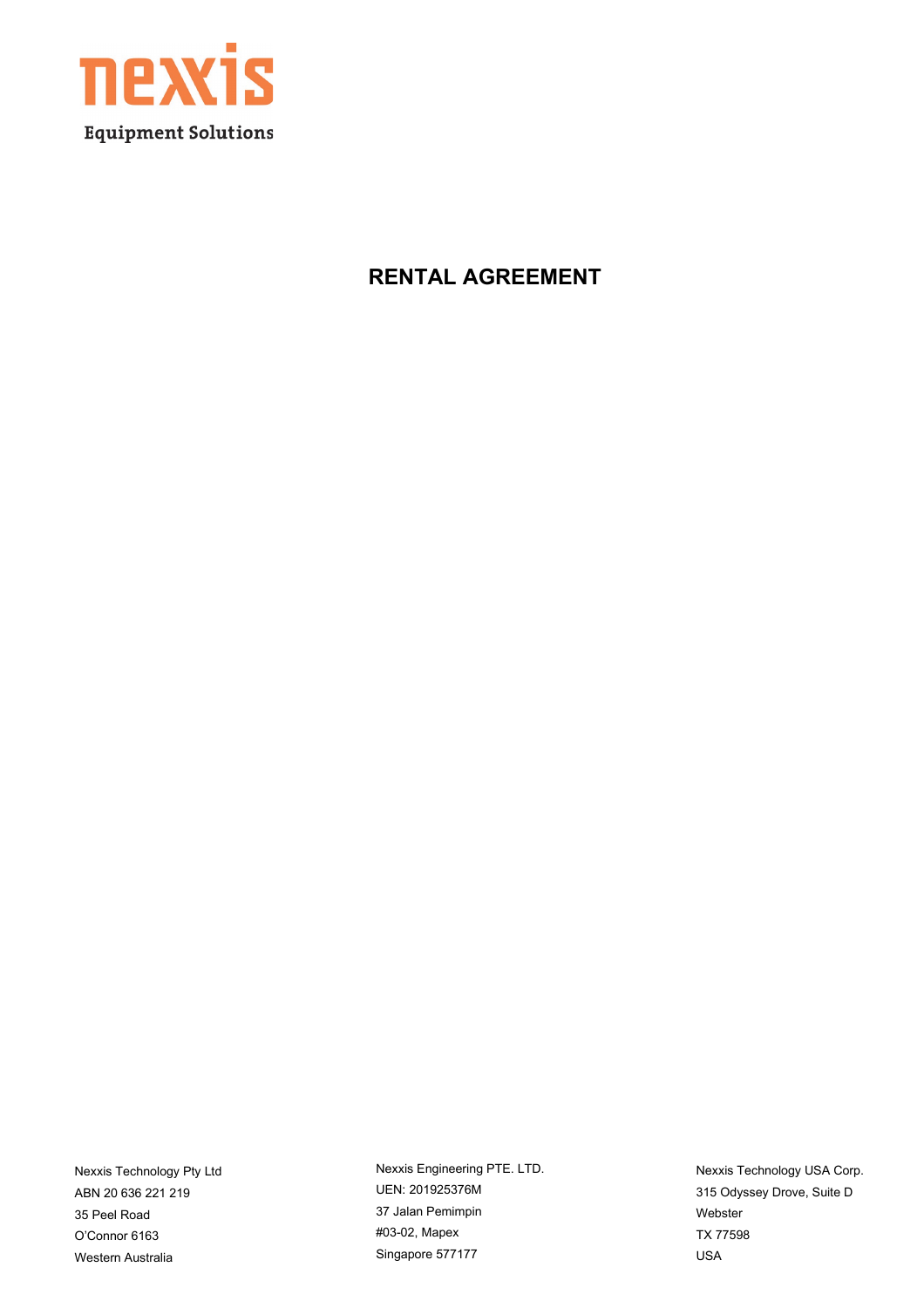#### **Table of contents**

| 1              | Acceptance                                   | Page 3 |
|----------------|----------------------------------------------|--------|
| $\overline{2}$ | <b>Rental Term</b>                           | Page 3 |
| 3              | <b>Charges and Payment</b>                   | Page 3 |
| 4              | Delivery and Return of Equipment             | Page 3 |
| 5              | Customer's Responsibilities                  | Page 4 |
| 6              | Risk and Insurance                           | Page 4 |
| $\overline{7}$ | Damage Waiver                                | Page 4 |
| 8              | Title                                        | Page 5 |
| 9              | Personal Property Securities Act 2009 (PPSA) | Page 5 |
| 10             | Sub-Leasing                                  | Page 5 |
| 11             | Liability                                    | Page 6 |
| 12             | Default & Consequences of Default            | Page 6 |
| 13             | Termination                                  | Page 6 |
| 14             | Privacy Act 1988                             | Page 7 |
| 15             | Change of Control                            | Page 7 |
| 16             | General                                      | Page 7 |
| 17             | Definitions                                  | Page 8 |
|                | <b>Execution Clause</b>                      | Page 9 |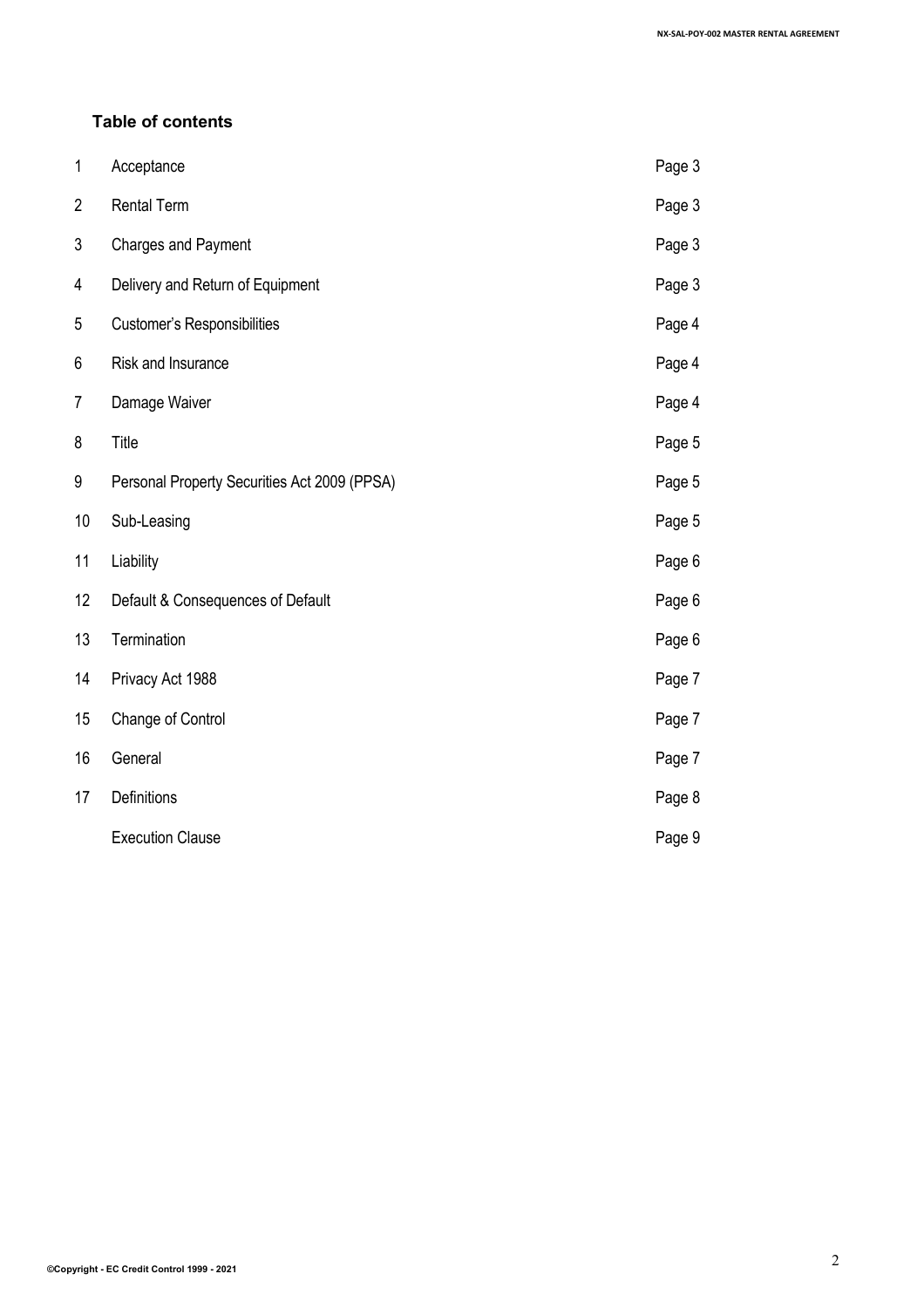#### **The Rental of the Equipment, and any subsequent purchase thereof, is subject always to this Contract, which constitutes the full agreement between the contracting parties. Please read these terms and conditions carefully before signing the Contract. Nexxis may, at its sole discretion, decline to rent the Equipment to the Customer.**

### **1. Acceptance**

- This Contract provides for the terms and conditions of each rental agreement. Each Quotation shall not constitute a separate rental agreement, but shall be read together with, and form part of, this Contract, incorporating all of the provisions hereof.
- 1.2 The Customer is taken to have exclusively accepted, and is immediately bound, jointly and severally, by this Contract, when the Quotation is accepted by the Customer and duly signed by both parties, or if the Customer accepts Delivery.

### **2. Rental Term**

- The Rental Term shall commence on the Start Date, and shall conclude:
	- (a) at 5:00pm on the Expiry Date, unless otherwise extended or terminated in accordance with this Contract; or
	- (b) where no Expiry Date has been specified in the Quotation, on the return of the Equipment to Nexxis in accordance with this Contract.
- 2.2 In the event the Equipment is returned before the Expiry Date, then Nexxis may (at its sole discretion) either:
	- (a) adjust the Charges (pro-rata) to reflect the shorter Rental Term; and/or
	- (b) require the immediate payment by the Customer of any sums applicable under clause [13.2\(a\).](#page-6-0)
- 2.3 Notwithstanding the Rental Term, Nexxis expressly reserves to itself the right to require early cessation, which may be exercised on demand and at the absolute discretion of Nexxis. If Nexxis so demands, the Customer shall immediately return the Equipment to Nexxis. The applicable Charges shall be adjusted and payable on a pro-rata basis. For the purpose of the pro-rata, a week shall be of seven (7) days, and a month shall be thirty (30) days.
- 2.4 The Rental Term may be extended by the mutual agreement between the parties, and will be invoiced thereafter for every fourteen (14) day period accrued until the Equipment is returned to Nexxis in accordance with this Contract (or any amendment hereto).

#### <span id="page-2-2"></span>**3. Charges and Payment**

- At Nexxis' sole discretion the Charges shall be either:
	- (a) as indicated on any invoice provided by Nexxis to the Customer for the supply of Equipment; or
	- (b) Nexxis' quoted Charges (subject to clause [3.2\)](#page-2-0) which will be valid for the period stated in the Quotation, or otherwise for a period of thirty (30) days.
- <span id="page-2-0"></span>3.2 Nexxis reserves the right to change the Charges:
	- (a) in the event of a variation to the Quotation. Any variation from the specifications of the Equipment (including, but not limited to, any variation as a result of additional or varied Equipment required, or as a result of increases to Nexxis due to fluctuations in currency exchange rates between the country of rental and the country of source – where Equipment has been sourced from outside the country of rental) will be charged for on the basis of the Quotation and will be shown as variations on the invoice; and
	- (b) periodically, upon revision by Nexxis on the basis of the movement in the Consumer Price Index (CPI), to allow for increases to Nexxis in the cost of labour and materials (which are beyond Nexxis' control), and Nexxis will notify the Customer in writing of such, and require the Customer to accept the varied Charges in writing within ten (10) days before such variance will take effect. The Customer may terminate this Contract, without suffering any liability for doing so hereunder, in the event the Customer notifies Nexxis in writing that it does not accept the varied Charges; and
	- (c) to include the cost of any maintenance requested by the Customer where the warranty under claus[e 11](#page-5-0) does not apply.
- 3.3 At Nexxis' sole discretion:
	- (a) a non-refundable deposit may be required; and
- (b) a cancellation fee may apply where the Equipment has been reserved by booking and the Customer cancels the booking without reasonable notice, or fails to take Delivery.
- 3.4 Time for payment for the Equipment being of the essence, the Charges will be payable by the Customer on the date/s determined by Nexxis, which may be:
	- (a) on, or before, Delivery; or
	- (b) by way of instalments, in accordance with any payment terms specified by Nexxis in writing; or
	- (c) the date specified on any invoice or other form as being the date for payment; or
	- (d) failing any notice to the contrary, the date which is fourteen (14) days following the date of any invoice furnished to the Customer by Nexxis.
- 3.5 Payment may be made by cash, bank cheque, electronic/on-line banking, credit card (plus a surcharge of up to two percent (2%) of the transaction), PayPal, or by any other method as agreed to between the parties.
- 3.6 Unless expressly included, the Charges do not include, and the Customer shall be responsible for the payment of, all costs, taxes, duties, imposts and expenses that arise, or are incurred, by virtue of this Contract, including any stamp duty (or like, or similar duty), any Goods and Services Tax or Value Added Tax (or taxes in the manner or nature thereof), any rental tax or tax on rental Equipment, any customs duties and tariffs applicable to the country where the Equipment has been sourced from.
- 3.7 Where the Customer has given a credit card or account debit authority, Nexxis is hereby authorised to debit the Charges (and other associated fees and charges payable by the Customer under this Contract) to the Customer's credit card or account, as the applicable amounts become due.
- 3.8 The Customer shall not be entitled to set off against, or deduct from the Charges, any sums owed (or claimed to be owed) to the Customer by Nexxis, nor to withhold payment of any invoice because part of that invoice is in dispute.
- 3.9 Receipt by Nexxis of any form of payment other than cash shall not be deemed to be payment until that form of payment has been honoured, cleared or recognised, and until then Nexxis' rights in relation to the Equipment, and this Contract, shall continue.

## <span id="page-2-3"></span>**4. Delivery and Return of Equipment**

- Delivery is taken to occur at the time that:
- (a) the Customer (or the Customer's nominated carrier) takes possession of the Equipment at Nexxis' nominated address (as specified by Nexxis). The Equipment must be collected within seven (7) days of Nexxis notifying the Customer that the Equipment is ready for collection. Following any failure of the Customer to collect the Equipment within this timeframe, Nexxis will arrange Delivery to the Customer as per subclaus[e \(b\);](#page-2-1) or
- <span id="page-2-1"></span>(b) Nexxis arranges (with its nominated carrier) for the Equipment to be delivered to the Customer's nominated address, even if the Customer is not present at the address, and all related costs of Delivery shall be payable by the Customer, in addition to the Charges. If no address for Delivery is forthcoming from the Customer, the Customer will be liable for all storage costs and any consequential loss or damage arising from the delay in effecting Delivery.
- 4.2 Nexxis shall not be responsible for any damage to, or loss of, the Equipment whilst the Equipment is being delivered to the Customer.
- 4.3 Nexxis may deliver the Equipment in separate instalments. Each separate instalment shall be invoiced and paid in accordance with the provisions in this Contract.
- 4.4 Any time or date given by Nexxis to the Customer is an estimate only. The Customer must still accept Delivery, even if late, and Nexxis will not be liable for any loss or damage incurred by the Customer as a result of Delivery being late.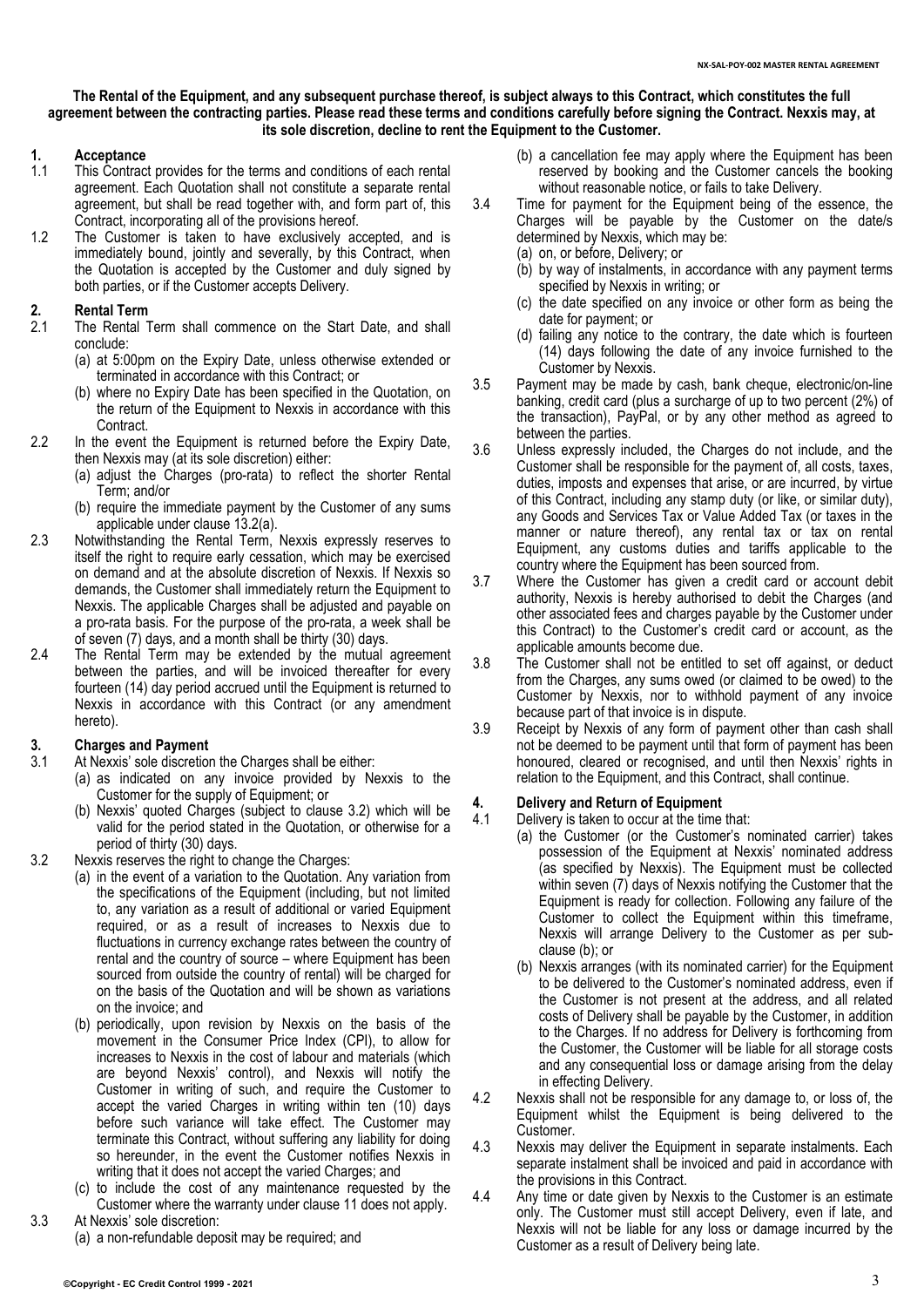- 4.5 Return of the Equipment by the Customer is solely the Customer's expense and risk, even if arranged by Nexxis, and shall be to the address specified in the Quotation for return.
- 4.6 Equipment returned to Nexxis before 9:00am on any business day will be deemed to have been received on the previous calendar day. Equipment received after 9:00am on any business day will be recorded as received on that business day.
- 4.7 Equipment not returned on time, and in accordance with this Contract, will be subject to a continuance of the Charges until return of the Equipment has been accepted by Nexxis.
- 4.8 Where it is agreed between the parties that the return of the Equipment is to be effected by Nexxis' collection thereof, Nexxis will arrange to collect the Equipment within a reasonable period after requested by the Customer to do so, and the Customer agrees to maintain the responsibility for the Equipment whilst it is awaiting such collection.

# **5. Customer's Responsibilities**

- The Customer must inspect the Equipment on Delivery to ensure that the Equipment has been received in clean and good working order and that it complies with its description, is in merchantable condition and is fit for the Customer's purpose.
- 5.2 The Customer warrants that the Customer's vehicle is suitable for towing the Equipment (where required).
- 5.3 For the duration of the Rental Term, the Customer shall:
	- (a) in respect of the Equipment, comply with all State, Territory and Federal laws, including the compliance with all occupational health and safety laws and regulations relating to the use of the Equipment, and associated operations;
		- (b) permit Nexxis, its agents or servant, to enter the premises where the Equipment is located at all reasonable times in order to inspect and/or carry out repairs to the Equipment; and
	- (c) be responsible for advising Nexxis of any need for the recalibration of the Equipment.
- 5.4 The Equipment, when returned to Nexxis, will not have any information contained in, or associated with it, which would, if received by Nexxis or any other party, be in breach of State, Territory or Federal privacy laws.
- 5.5 *Use, Operation and Maintenance*
	- The Customer shall:
		- (a) notify Nexxis immediately of the full circumstances of any mechanical breakdown or failure of the Equipment, or accident involving the Equipment (including where the Equipment does not operate properly). The Customer is not absolved from the requirements to safeguard the Equipment by giving such notification, and must request instruction from Nexxis before taking any actions;
		- (b) use the Equipment in a careful and proper manner, and for its intended purpose only, and not interfere, tamper with, repair, alter, modify or make additions to the Equipment (including, but not limited to, altering, modifying or removing any sticker or Nexxis identification from the Equipment), or let anyone else do so, without the prior written consent of Nexxis;
		- (c) utilise the Equipment for its business purposes only (and not for any illegal purpose), and not permit the Equipment (of any part thereof) to be used by any other party and/or for any other purpose without the express permission of Nexxis;
		- (d) ensure that all persons operating or installing the Equipment are instructed in its safe and proper use, and (where required) hold valid proof of training, or hold a valid driver's licence, operating licence or permit valid for the type/class of the Equipment;
		- (e) operate, maintain, store and transport the Equipment in a careful and proper manner, and:
			- (i) (where required) strictly in accordance with any instruction and recommendation provided by Nexxis and the manufacturer, and with due care and diligence; and
			- (ii) keep the Equipment in a safe and proper location at the nominated address for Delivery, as specified in the Quotation, unless prior written permission has been obtained from Nexxis to relocate the Equipment elsewhere; and
- (f) pay to Nexxis, on request, the reasonable costs of consumables provided by Nexxis which have been used by the Customer up to the date the Equipment is returned to Nexxis.
- 5.6 Nexxis shall, at its expense and when it deems necessary, provide maintenance of, and recalibration for, the Equipment, and shall, in the event of any Defect in the Equipment through no fault of the Customer, use its best endeavours to expeditiously repair or replace the Equipment. Nexxis may, at its sole and absolute discretion, and for such length of time as it deems expedient, replace Equipment with another of such type or model as shall for the time being available, and the substitution equipment shall be subject to the terms and conditions of this Contract.

## **6. Risk and Insurance**

- The Equipment shall at all times, whilst in the care, custody or control of the Customer, be at the sole risk of the Customer.
- 6.2 The Customer agrees with Nexxis that the use of Equipment carries with it dangers and risks of injury, and the Customer agrees to accept all dangers and risks.
- 6.3 Nexxis will maintain current insurance policies in respect of the Equipment to its full insurable value. This insurance does not cover the Customer unless they elect to pay the Damage Waiver Fee described in clause [7.](#page-3-0)
- 6.4 Subject only to the obligations of Nexxis following payment by the Customer of the Damage Waiver Fee in accordance with claus[e 7,](#page-3-0) the Customer will be responsible for any loss, theft, damage or destruction to the Equipment (howsoever caused, but excluding fair wear and tear) during the Rental Term, and without limiting the generality of the foregoing, whether or not such loss, theft or damage is attributable to any negligence, failure or omission of the Customer. Furthermore:
	- (a) the Customer will pay to Nexxis the new replacement cost (as assessed by Nexxis) in the event the Equipment is lost, stolen, destroyed or damaged beyond repair;
	- (b) in respect of damage or loss of the Equipment, or failure to return all of the Equipment (which may render the Equipment unusable), the Rental Term shall continue and the Customer shall continue to pay the Charges until the Equipment has been returned or repaired, or the Customer has paid the replacement cost of the Equipment and/or accessories;
	- (c) if the Equipment shall require repair, recalibration or replacement as a result of the Customer's use of the Equipment, the Customer shall bear the cost of any such repair, recalibration or replacement (including any freight charges, where occasioned);
	- (d) the Customer indemnifies Nexxis for all loss or damage suffered as a consequence of such damage or loss to, or failure to return, the Equipment and accessories; and
	- (e) the Customer shall pay to Nexxis:
		- (i) a reasonable calibration and refurbishing fee in the event that ownership labels, calibration seals or anti-tamper notices affixed to the Equipment are removed or defaced by the Customer;
		- (ii) together with a fee determined by Nexxis, the cost of any item, article, accessory, consumable, document or thing supplied in conjunction with the Equipment (including operation manuals) not returned to Nexxis on cessation of the Rental Term; and
		- (iii) a reasonable cleaning fee in the event the Equipment is returned in an untidy state.

#### <span id="page-3-0"></span>**7. Damage Waiver Fee**

- 7.1 Upon payment by the Customer of the optional Damage Waiver Fee, Nexxis shall be responsible for the cost of repairs or replacement of the Equipment due to damage occurring during the Rental Term, subject to any excess payable by the Customer.
- 7.2 This clause:
	- (a) in no way entitles the Customer to, or implies the availability of, compensation from Nexxis of any liability incurred by the Customer in relation to the use of the Equipment;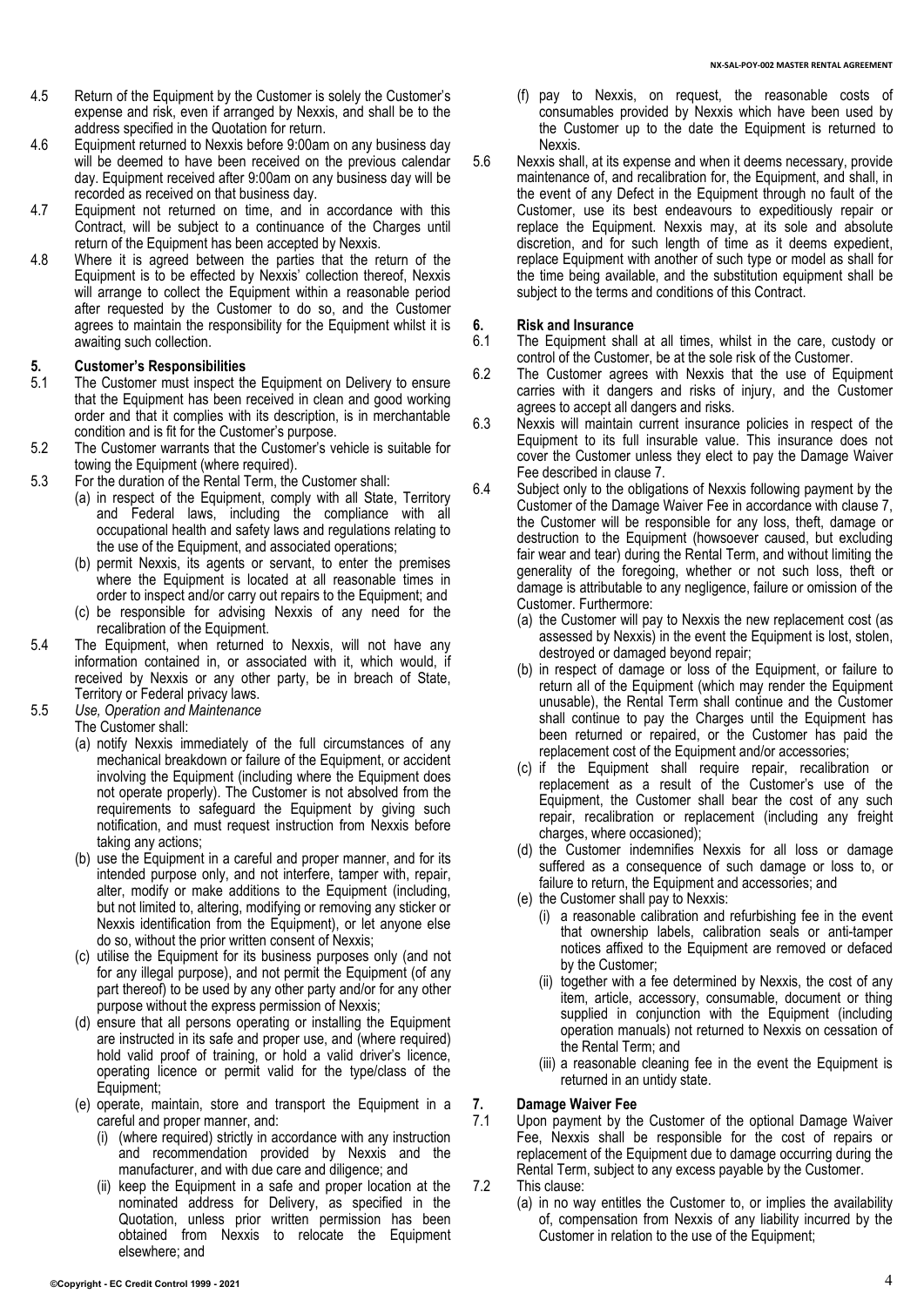- (b) will not continue to operate after the Expiry Date, unless an extension of the Rental Term has been granted by Nexxis in writing, and an additional agreed fee is paid by the Customer; and
- (c) will not apply to loss or damage which relates to, or arises from:<br>(i)
	- breach of any statutory laws or regulations in connection with the use of the Equipment by the Customer;
	- (ii) misuse, abuse, wilful and/or malicious acts, negligent and/or reckless use and/or overloading of the Equipment;
	- (iii) theft, loss or damage by whatever cause to tools and/or accessories supplied with the Equipment (including, but not limited to, probe tips, probe tip cases, electric leads and cables, USB, AC adapters, manuals, user guides, CD ROMS, batteries, extension cords or cables, and any other accessories in the packing list);
	- (iv) lack of appropriate storing or non-adherence to other normal maintenance requirements that could reasonably be expected of the Customer under this Contract;
	- (v) disregard for instructions given to the Customer by Nexxis in respect of the proper use of the Equipment or in contradiction of the manufacturer's instructions if supplied with the Equipment upon commencement of the Rental Term;
	- (vi) unexplained disappearance of the Equipment;
	- (vii) theft of the Equipment in circumstances where site security is available (including, but not limited to, locked yards, buildings and sheds), where proper security is not used by the Customer to secure the Equipment whilst it is left unattended; and/or
	- (viii) loading or off-loading Equipment from maritime vessels, transportation of Equipment on maritime vessels or the use of Equipment on any wharf, bridge or over any body of water.

### **8. Title**

- The property and title in the Equipment remains with Nexxis, and the Customer:
	- (a) is only a bailee of the Equipment on the terms and conditions set out in this Contract, and has no right, title, estate or interest in the Equipment, and must return the Equipment to Nexxis on request; and
	- (b) shall not agree, offer or purport to grant (or actually grant) any encumbrance over (or in connection with) the Equipment, assign this contract, or otherwise to deal with the Equipment or conceal the Equipment, or remove the Equipment from the State without the express prior written consent of Nexxis (which Nexxis may withhold in its absolute discretion). For the purposes of this Contract, encumbrance means any mortgage, lien (including a lien in respect of any repairs to the Equipment), charge, bill of sale, option title, retention, pledge (including pledging Nexxis' credit in connection with the Equipment), claim, restriction, condition, overriding interest, security interest pursuant to the PPSA, or other encumbrance.
- 8.2 Where the Customer fails to return the Equipment to Nexxis, pursuant to clause [12.1\(a\),](#page-5-1) the Customer consents to Nexxis (or its servants and agents) to enter (as an invitee of the Customer) upon and into land and premises owned, occupied or used by the Customer (or any other premises where the Equipment is located), using such force as is necessary, to take possession of the Equipment. The Customer must provide Nexxis with all reasonable assistance in order to locate and collect the Equipment. If the Equipment is not available for collection at the nominated location, date and/or time, the Customer will be liable for any additional costs Nexxis may incur as a result thereof. Nexxis will not be liable for any damage to property caused by any person collecting the Equipment pursuant to this clause.
- <span id="page-4-2"></span>**9. Personal Property Securities Act 2009 ("PPSA")**
	- In this clause "financing statement", "financing change statement", "security agreement", and "security interest" has the meaning given to it by the PPSA.
- 9.2 Upon assenting to this Contract, in writing, the Customer acknowledges and agrees that this Contract constitutes a security agreement for the purposes of the PPSA and creates a security interest in:
	- (a) all Equipment that has previously been supplied (if any), and that will be supplied in the future, by Nexxis to the Customer; and
	- (b) all the Customer's present and after acquired property being a charge, including anything in respect of which the Customer has at any time a sufficient right, interest or power to grant a security interest in, for the purposes of securing repayment of all monetary obligations of the Customer to Nexxis for services – that have previously been provided (if any), and that will be provided in the future, by Nexxis to the Customer.
- <span id="page-4-3"></span><span id="page-4-0"></span>9.3 The Customer undertakes to:
	- (a) indemnify, and upon demand reimburse, Nexxis for all expenses incurred in registering a financing statement, or financing change statement, on the Personal Property Securities Register established by the PPSA, or releasing any registration made thereby; and
	- (b) not register, purport to register, or permit to be registered a financing statement, or financing change statement (including any in favour of a third party), in respect of the Equipment, without the express written consent of Nexxis.
- 9.4 The Customer acknowledges and agrees that Nexxis may register its security interest as a PMSI.
- 9.5 To the extent that Chapter 4 of the PPSA applies to the security interest under this Contract, the following provisions of the PPSA do not apply, and for the purposes of section 115 of the PPSA are 'contracted out' of this Contract is respect of all goods to which that section can be applied: section 96 (retention of accession), section 121(4) (notice to grantor), section 125 (obligations to dispose of or retain collateral), section 130 (notice of disposal to the extent it requires Nexxis to give notice to the Customer), section 129(2) and 129(3), section 132(3)(d) (contents of statement of account after disposal), section 132(4) (statement of account if not disposal), section 135 (notice of retention), section 142 (redemption of collateral) and section 143 (re-instatement of security agreement).
- 9.6 The following provisions of the PPSA confer rights on Nexxis: section 123 (seizing collateral), section 126 (apparent possession), section 128 (secured party may dispose of collateral), section 129 (disposal by purchase) and section 134(1) (retention of collateral). The Customer agrees that in addition to those rights, Nexxis shall, in the event of a Default, have the right to seize, purchase, take possession (or apparent possession), retain, deal with or dispose of any goods, not only under those sections, but also as additional and independent rights, under this Contract, and the Customer agrees that Nexxis may do so in any manner it sees fit, including (in respect of dealing and disposal) by private or public sale, lease or licence.
- 9.7 Unless otherwise agreed to in writing by Nexxis, the Customer waives its right to receive a verification statement in accordance with section 157 of the PPSA.
- <span id="page-4-1"></span>9.8 Both parties agree not to disclose information of the kind that can be requested under section 275(1) of the PPSA. The Customer must do everything necessary on its part to ensure that section 275(6)(a) of the PPSA continues to apply. The agreement in this sub-clause is made solely for the purposes of allowing Nexxis the benefit of section 275(6)(a), and Nexxis shall not be liable to pay any damages (or other compensation), or be subject to injunction, if Nexxis breaches this sub-clause.
- 9.9 The Customer unconditionally ratifies any actions taken by Nexxis under clause[s 9.3](#page-4-0) to [9.8.](#page-4-1)
- 9.10 Subject to any express provisions to the contrary (including those contained in this clause [9\)](#page-4-2), nothing in this Contract is intended to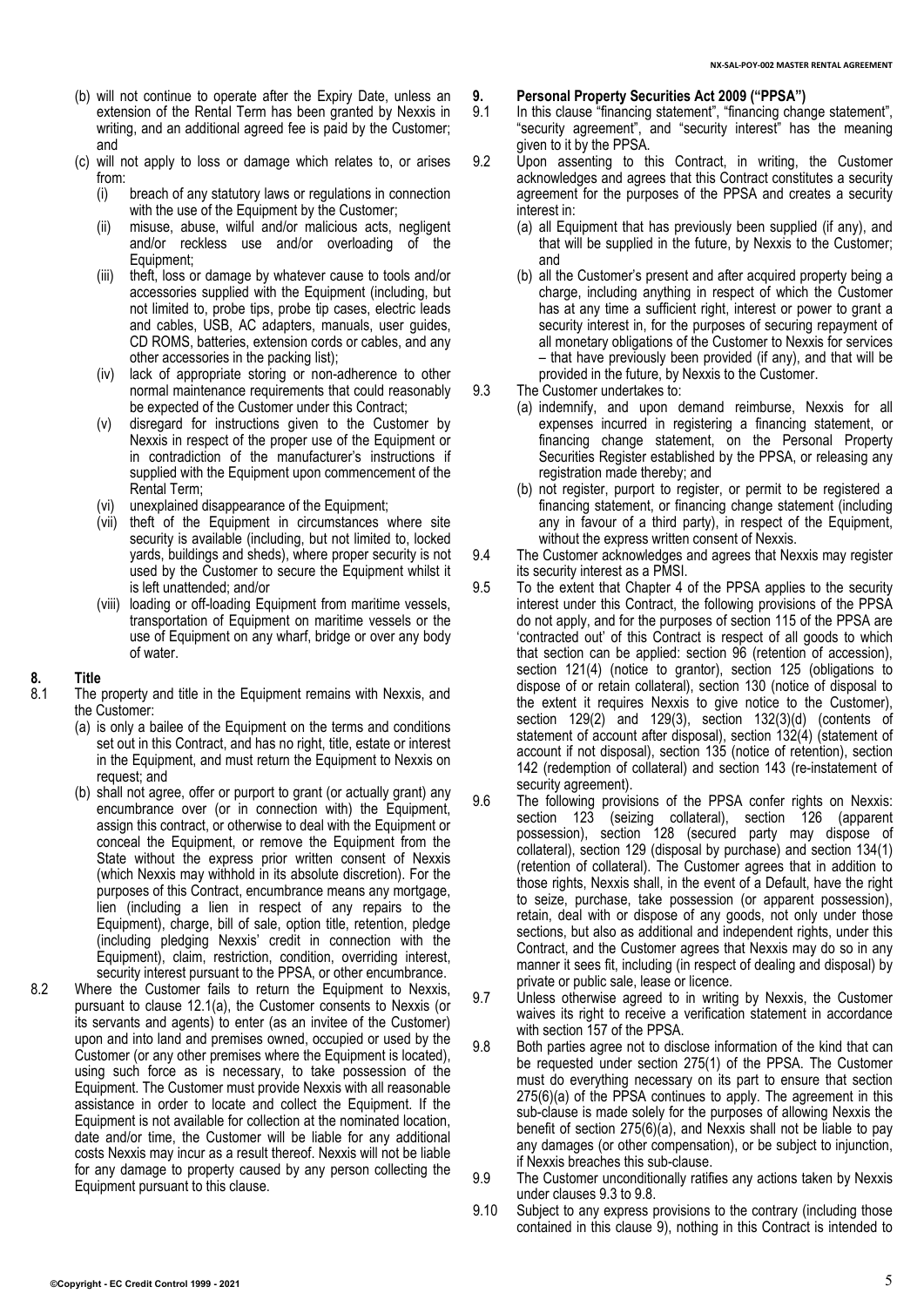have the effect of contracting out of any of the provisions of the PPSA.

9.11 Only to the extent that the Rental Term exceeds six (6) months (with the right of renewal) shall this clause [9](#page-4-2) apply, and this Contract a security agreement for the purposes of PPSA generally, and in particular section 20.

## <span id="page-5-2"></span>**10. Sub-Leasing**

- The Customer must not lease, sub-lease, bail or otherwise give possession ("Sub-Lease") of the Equipment to any other party without the express prior written consent of Nexxis (which Nexxis may withhold in its absolute discretion). Any such Sub-Lease agreed to by Nexxis must comply with the following conditions:
	- (a) the Sub-Lease must be in writing in a form acceptable to Nexxis and must be expressed to be subject to the rights of Nexxis under this Contract;
	- (b) the Customer may not vary the Sub-Lease without the prior written consent of Nexxis (which Nexxis may withhold in its absolute discretion);
	- (c) the Customer must ensure that Nexxis is provided (at all times) with up-to-date information regarding the Sub-Lease, including the identity of the sub-leaser, the terms of, and state of, accounts and payment under the Sub-Lease, and the location and condition of the Equipment;
	- (d) the Customer must take all steps (including registration under the PPSA) as may be required to:
		- (i) ensure that any security interest arising under, or in respect of, the Sub-Lease is enforceable, perfected and otherwise effective under the PPSA;
		- (ii) enabling the Customer to gain (subject always to the rights of Nexxis) first priority (or any other priority agreed toi by Nexxis in writing) for the security interest; and
		- (iii) enabling Nexxis and the Customer to exercise their respective rights in connection with the security interest; and
	- (e) Nexxis may recover from the Customer the cost of doing anything under this clause [10,](#page-5-2) including registration fees (as per claus[e 9.3\(a\).](#page-4-3)

#### <span id="page-5-0"></span>**11. Liability**

- <span id="page-5-3"></span>11.1 Under applicable State, Territory and Commonwealth Law (including, without limitation the Competition and Consumer Act 2010 and the Fair Trading Act applicable to the State or Territory), certain statutory implied guarantees and warranties (including, without limitation the statutory guarantees under the Competition and Consumer Act 2010 or the Fair Trading Act applicable to the State or Territory) may be implied into this Contract ("Non-Excluded Guarantees"). Nexxis acknowledges that nothing in this Contract purports to modify or exclude the Non-Excluded Guarantees. Without limiting clause 11.6, and except as expressly set out in this Contract, or in respect of the Non-Excluded Guarantees, Nexxis makes no warranties or other representations under this Contract (including, but not limited to, the merchantability, description, quality, suitability, or fitness of the Equipment for any purpose, or as to design, assembly, installation, materials, workmanship, or otherwise). Nexxis' liability to the Customer in respect of these warranties is limited to the maximum extent permitted by law, and the following:
	- (a) replacement of the Equipment (or the supply of equivalent equipment), or the payment of the cost of replacing the Equipment (or of acquiring equivalent equipment); or
	- (b) repair of the Equipment, or payment of the cost of having the Equipment repaired.
- 11.2 If Nexxis is required to replace the Equipment under this clause, or the Competition and Consumer Act 2010, but is unable to do so, Nexxis may refund any money the Customer has paid for the Equipment.
- 11.3 Notwithstanding anything contained in this clause, if Nexxis is required by a law to accept the return of the Equipment, then Nexxis will only accept such return on the conditions imposed by that law.
- 11.4 Subject to clause [11.1,](#page-5-3) Nexxis shall be under no liability whatsoever to the Customer in any circumstance for any indirect, economic and/or consequential loss, damage and/or expense (including loss of profit) suffered by the Customer, including arising out of, or by any reason of, any data or information of the Customer being contained in the Equipment on the return or repossession thereof. Alternatively, Nexxis' maximum aggregate liability for all claims relating to this Contract, or its subject matter, whether in contract, tort (including negligence), in equity, under statue, under an indemnity, based on fundamental breach or breach of a fundamental term, or on any other basis, shall be limited to an amount which under no circumstances shall exceed the Charges payable by the Customer under this Contract.
- 11.5 The Customer acknowledges that it has not relied upon any statement or representation by Nexxis in respect of the purpose for which the Customer desires to use the Equipment, and that Nexxis is not responsible or liable for any failure or unsuitability of the Equipment to perform the purposes required by the Customer.
- 11.6 The Customer shall indemnify, and keep indemnified, Nexxis against all liability in respect of all actions, proceedings, claims, losses, damages, costs, expenses and injuries to or deaths of persons, and any damage to property suffered (either by the Customer, Nexxis or any third party) in connection with the supply of the Equipment by Nexxis and/or otherwise arising out of, or consequent on, the use of the Equipment, and whether or not arising from any negligence, misuse, failure or omission of the Customer or any other persons.

## **12. Default and Consequences of Default**

- <span id="page-5-1"></span>In the event of any Default the Nexxis shall be entitled to (at its sole discretion and option, and without prejudice to any other remedies Nexxis may have under this Contract, or under law):
	- (a) treat this Contract as breached and repudiated by the Customer, and with (or without) any notice, accept the repudiation and terminate this Contract; whereupon the Customer shall immediately (at its own cost and expense) return the Equipment to Nexxis; and/or
	- (b) at any time prior to payment in full of the Charges for the Equipment, or any other Equipment supplied by Nexxis for which payment is outstanding:
		- (i) suspend or terminate this Contract;
		- (ii) require the immediate payment of all Charges, in cash, before Delivery (or the performance of any associated services), irrespective of whether or not such are due for payment, or any payment terms previously specified or agreed to between the parties;
		- (iii) takeover, or repossess, the Equipment, and dispose of such, without prejudice to any claim Nexxis may have against the Customer for any damages or loss resulting from any sale or disposal thereof; and/or
		- (iv) exercise all rights to the Equipment as the owner thereof; and/or
	- (c) charge the Customer interest on any overdue payments, which shall accrue daily from the date when payment becomes due, until the date of payment, at a rate of two and a half percent (2.5%) per calendar month (and at Nexxis' sole discretion such interest shall compound monthly at such a rate) after as well as before any judgment.
- 12.2 The Customer agrees to indemnify Nexxis, and be responsible for all costs, disbursements, charges and other liabilities incurred by Nexxis as a result of any Default (including, but not limited to, internal administration fees, legal costs on a solicitor and own client basis, Nexxis' contract default fee, and bank dishonour fees), or as a result of Nexxis' enforcement of any term or condition of this Contract, or arising out of or in any way connected with the use of the Equipment (subject always to clause [11\)](#page-5-0).

## **13. Termination**

Without prejudice to any other remedies Nexxis may have against the Customer, and notwithstanding the Rental Term specified in the Quotation, this Contract may be terminated by Nexxis: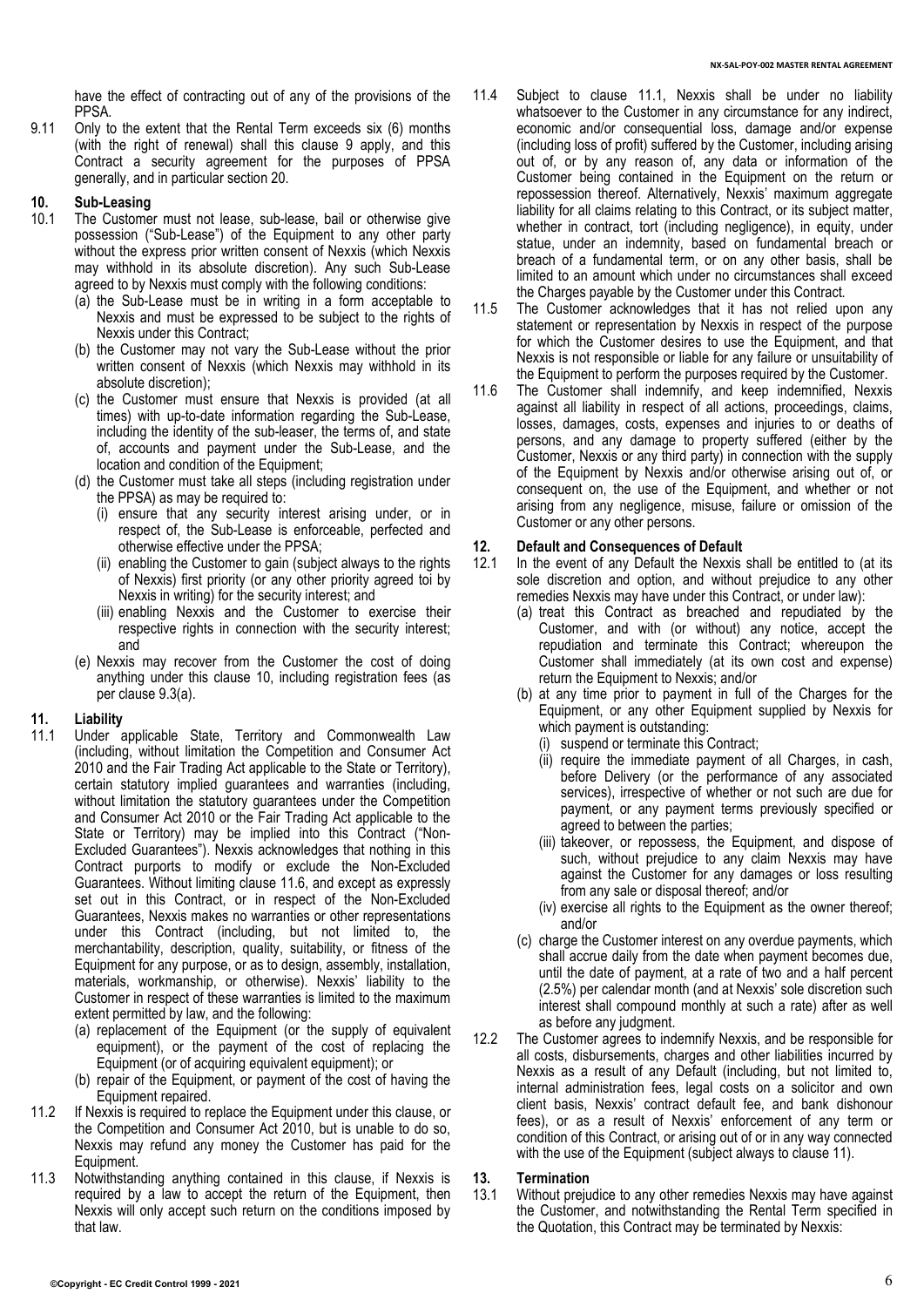- (a) upon giving the Customer two (2) days written notice of termination at any time during the Rental Term. In which case sub-clause [13.2\(a\)\(ii\)](#page-6-1) shall not apply; and
- (b) without notice in the event of any Default.
- <span id="page-6-0"></span>13.2 In the event of the premature termination of this Contract (including by notification from the Customer, or as a result of Default, but excluding any breach or termination of this Contract by Nexxis):
	- (a) the Customer shall be responsible for the immediate payment of the following sums:
		- (i) all Charges due and payable up to the date of termination, noting applicable rates may change if the Rental Term is shorter than that noted in the Quotation; and
		- (ii) all other sums owing by the Customer under this Contract (or any other contract with the Customer) as a result of the Default and termination of this Contract, including consequential damages for the loss of bargain and all loss, costs, charges and expenses incurred by Nexxis in connection with (and resulting from) the premature termination of this Contract.
- <span id="page-6-1"></span>13.3 Any termination effected by Nexxis in accordance with this Contract shall not prejudice Nexxis' right to recover any unpaid Charges, and/or any other rights or remedies conferred to Nexxis, and obligations placed upon the Customer, under this Contract. Furthermore, Nexxis shall not be liable to the Customer for any loss or damage the Customer suffers because Nexxis has exercised its rights under this Contract.

# **14. Privacy Act 1988**

- <span id="page-6-2"></span>The Customer agrees for Nexxis to obtain from a credit reporting body (CRB) a credit report containing personal credit information (e.g. name, address, D.O.B, occupation, previous credit applications, credit history) about the Customer in relation to credit provided by Nexxis.
- 14.2 The Customer agrees that Nexxis may exchange information about the Customer with those credit providers and with related body corporates for the following purposes:
	- (a) to assess an application by the Customer; and/or
	- (b) to notify other credit providers of a default by the Customer; and/or
	- (c) to exchange information with other credit providers as to the status of this credit account, where the Customer is in default with other credit providers; and/or
	- (d) to assess the creditworthiness of the Customer including the Customer's repayment history in the preceding two years.
- 14.3 The Customer consents to Nexxis being given a consumer credit report to collect overdue payment on commercial credit.
- 14.4 The Customer agrees that personal credit information provided may be used and retained by Nexxis for the following purposes (and for other agreed purposes or required by):
	- (a) the supply of Equipment; and/or
	- (b) analysing, verifying and/or checking the Customer's credit, payment and/or status in relation to the supply of Equipment; and/or
	- (c) processing of any payment instructions, direct debit facilities and/or credit facilities requested by the Customer; and/or
	- (d) enabling the collection of amounts outstanding in relation to the Equipment.
- 14.5 Nexxis may give information about the Customer to a CRB for the following purposes:
	- (a) to obtain a consumer credit report;
	- (b) allow the CRB to create or maintain a credit information file about the Customer including credit history.
- 14.6 The information given to the CRB may include:
	- (a) personal information as outlined i[n 14.1](#page-6-2) above;
	- (b) name of the credit provider and that Nexxis is a current credit provider to the Customer;
	- (c) whether the credit provider is a licensee;
	- (d) type of consumer credit;
- (e) details concerning the Customer's application for credit or commercial credit (e.g. date of commencement/termination of the credit account and the amount requested);
- (f) advice of consumer credit defaults, overdue accounts, loan repayments or outstanding monies which are overdue by more than sixty (60) days and for which written notice for request of payment has been made and debt recovery action commenced or alternatively that the Customer no longer has any overdue accounts and Nexxis has been paid or otherwise discharged and all details surrounding that discharge (e.g. dates of payments);
- (g) information that, in the opinion of Nexxis, the Customer has committed a serious credit infringement;
- (h) advice that the amount of the Customer's overdue payment is equal to or more than one hundred and fifty dollars (\$150).
- 14.7 The Customer shall have the right to request (by email) from Nexxis:
	- (a) a copy of the information about the Customer retained by Nexxis and the right to request that Nexxis correct any incorrect information; and
	- (b) that Nexxis does not disclose any personal information about the Customer for the purpose of direct marketing.
- 14.8 Nexxis will destroy personal information upon the Customer's request (by email) or if it is no longer required unless it is required in order to fulfil the obligations of this agreement or is required to be maintained and/or stored in accordance with the law.
- 14.9 The Customer can make a privacy complaint by contacting Nexxis via email. Nexxis will respond to that complaint within seven (7) days of receipt and will take all reasonable steps to make a decision as to the complaint within thirty (30) days of receipt of the complaint. In the event that the Customer is not satisfied with the resolution provided, the Customer can make a complaint to the Information Commissioner at www.oaic.gov.au.

## **15. Change in Control**

- The Customer shall give Nexxis not less than fourteen (14) days prior written notice of any proposed change of ownership of the Customer and/or any other change in the Customer's details (including but not limited to, changes in the Customer's name, addresses, contact phone or fax number/s, or business practice). The Customer shall be liable for any loss incurred by Nexxis as a result of the Customer's failure to comply with this clause.
- 15.2 The Customer shall notify Nexxis immediately if any judgement or order is levied against the Customer, or property of the Customer, or if a petition is presented for the liquidation of the Customer, or an administrator or receiver is appointed or a scheme of arrangement is proposed.

## **16. General**

- This Contract, and related Quotation, constitute the entire agreement between the parties with respect to the Equipment, and:
	- (a) shall not be amended except with Nexxis' consent in writing. The Customer agrees that Nexxis may amend any term or condition of this Contract at any time. If Nexxis makes such amendment, it will notify the Customer in writing of such, and require the Customer to accept the amendment in writing before such amendment will take effect. The Customer:
		- (i) will be taken to have accepted such amendment if the Customer makes subsequent payment of any Charges payable by the Customer under this Contract; or
		- (ii) may terminate this Contract, without suffering any liability for doing so hereunder, in the event the Customer notifies Nexxis in writing that it does not accept such amendment.
	- (b) shall prevail to the extent of any inconsistency with any other document or agreement between the parties; and
	- (c) shall be governed in all respects by the laws of Western Australia, and the jurisdiction thereof shall apply to any dispute arising out of this Contract; and
	- (d) references to any laws or regulations in this Contract include references to amended, replacement and successor provisions thereof.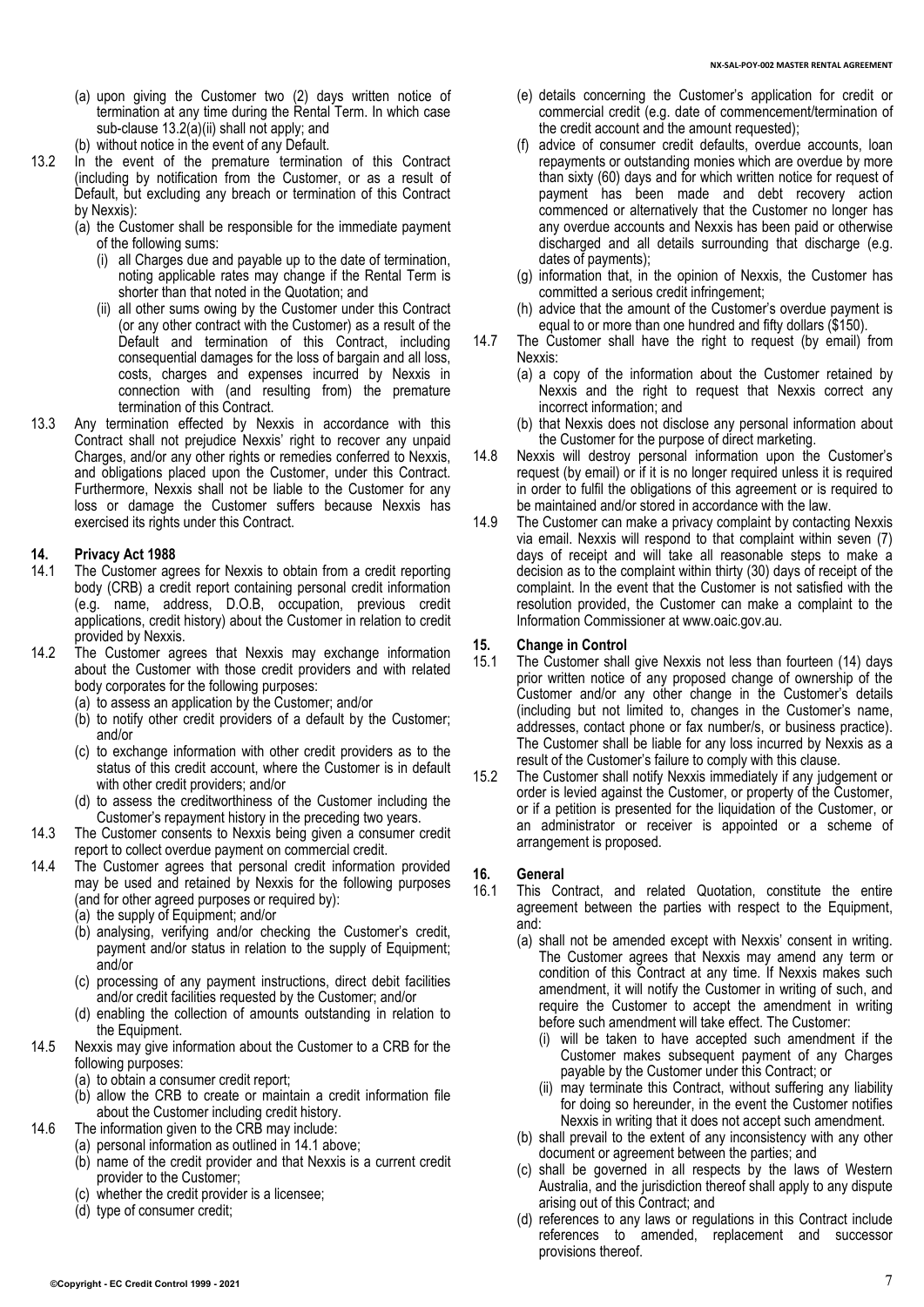- 16.2 Both parties agree that any disputes arising from the rented use of the Equipment (except in regard to payment of Charges or associated costs and fees) shall be negotiated with the view to settlement with the assistance of the Hire and Rental Industry Association Limited before litigation is pursued.
- <span id="page-7-0"></span>16.3 Both parties undertake to do anything, such as obtaining consents and promptly signing any documents and/or providing any information (and such information must be complete, accurate and up-to-date in all respects), which the other party may reasonably require in order to enforce any rights, or satisfy any obligation, under this Contract, including in order for Nexxis to:
	- (a) register a financing statement, or financing change statement, in relation to a security interest on the Personal Property Securities Register, and:
		- (i) that such security interest is enforceable, perfected and otherwise effective under the PPSA); and
		- (ii) that Nexxis is enabled to gain first priority (or any other priority agreed to by Nexxis in writing) for the security interest; and
		- (iii) that Nexxis is enabled to exercise rights in connection with the security interest.
	- (b) register any other document required to be registered by the PPSA; or
	- (c) correct a defect in a statement referred to in sub-clauses [\(a\)](#page-7-0) or [\(b\)](#page-7-1) above.
- <span id="page-7-1"></span>16.4 The failure by Nexxis to enforce any provision of this Contract shall not be treated as a waiver of that provision, nor shall it affect Nexxis' right to subsequently enforce that provision. If any provision of this Contract shall be invalid, void, illegal or unenforceable the validity, existence, legality and enforceability of the remaining provisions shall not be affected, prejudiced or impaired.
- 16.5 The rights and remedies of Nexxis under this Contract are in addition to, and not in substitution for, Nexxis' rights and remedies under law (including the PPSA), and Nexxis may choose (at its sole discretion) whether to exercise rights and remedies under this Contract, and/or under other law, as its sees fit.
- 16.6 All rights pertaining to industrial or intellectual property including but not limited to copyrights, patents and trademarks, are expressly reserved. The Customer shall not make any copies, or authorise any copying, of anything supplied such as software programs and operating manuals, except with the prior written authority of Nexxis, and the owner/licensor, and in accordance with the license terms (as applicable). All copies must be delivered up with the Equipment.
- 16.7 The covenants, agreement and obligations contained in this Contract will not merge or terminate upon the termination of this Contract, and to the extent that they have not been fulfilled or satisfied or are continuing obligations, they will remain in full force and effect.
- 16.8 Neither party shall be liable for any breach of this Contract due to any act of God, war, terrorism, strike, lock-out, industrial action, fire, flood, storm, or other event beyond the reasonable control of either party. Additionally, Nexxis shall not be liable for any failure to deliver the Equipment, or to perform services under this Contract if the failure arises as a consequence of embargo, inability to secure materials or labour, or any delay or failure to deliver by any freight company or delivery service, or any consequential loss or damage arising in respect of the delivery, late delivery or non-delivery of the Equipment.
- 16.9 The Customer warrants that it has the power to enter into this Contract, and has obtained all necessary authorisations to allow it to do so, it is not insolvent and that this Contract creates binding and valid legal obligations on it.

#### **17. Definitions**

"**Charges**" means any rental charges (including the Damage Waiver Fee) and/or purchase price payable for the Equipment, as agreed between the parties in accordance with clause [3.](#page-2-2)

"**Contract**" means the terms and conditions contained herein, together with any Quotation, order, invoice or other document or amendments expressed to be supplemental to this Contract. If there are any inconsistencies between the incorporated documentation (including, but not limited to, any special terms or conditions), then any conflicting term or condition contained in any Quotation, order, invoice or other document, or amendments expressed to be supplemental to this Contract, shall prevail.

"**Customer**" means the person/s or entity signing this Contract, or any person acting on behalf of, and with the authority of, the Customer (including any employees, servants and agents), as specified in this Contract, and:

- (a) if there is more than one Customer, is a reference to each Customer jointly and severally; or
- (b) any trustee acting on behalf of a Trust shall be liable personally.

"**Damage Waiver Fee**" means the damage waiver fee specified in the Quotation, which may, or may not, apply depending on the individual Quotation.

- "**Default**" means where the Customer:
- (a) defaults in making payment of the Charges, or stops or reverses payment thereof; or
- (b) is in breach, or fails to comply, with any part of this Contract; or
- (c) repudiates any term or condition of this Contract, or any other agreement it has entered into with Nexxis; or
- (d) dies, becomes insolvent or subject to bankruptcy laws, calls a meeting of creditors, or being a company – enters into any scheme of arrangement with creditors or makes an assignment/compromise for the benefit of its creditors, or receivers, managers, liquidators (provisional or otherwise), administrators or any similar party is appointed in respect of the Customer (or any asset of the Customer), has any winding up petition presented against it, or ceases to carry on business.

"**Delivery**" means delivery of the Equipment to the Customer (and/or installation thereof) in accordance with clause [4.1.](#page-2-3)

"**Equipment**" means all Equipment (including any items, articles, accessories, consumables, documents – including operating manuals) supplied by Nexxis to the Customer, at the Customer's request, from time to time (where the context so permits the term 'Equipment' shall include any incidental supply of services).

"**Expiry Date**" means the date upon which this Contract is intended to be concluded (which may be specified in the Quotation), and the Equipment must be returned to Nexxis by 5:00pm on the Expiry Date.

"**Nexxis**" means Nexxis Technology Pty Ltd, Nexxis Technology USA Corp, Nexxis Engineering PTE Ltd and its successors and assigns, or any person acting on behalf of, and with the authority of, Nexxis Technology Pty Ltd, Nexxis Technology USA Corp, Nexxis Engineering PTE Ltd.

"**Quotation**" means the letter/s or other document/s prepared by Nexxis, and submitted to the Customer, to describe the Equipment which is to be supplied, the Rental Term (including the Start Date and Expiry Date), addresses for Delivery and/or return, the amount or method of calculation of the Charges, any other associated costs and expenses, and such other information and provisions as Nexxis requires.

"**Rental Term**" means the term of this Contract, commencing on the Start Date and concluding on the Expiry Date, as specified in the Quotation or any other document/ as provided by Nexxis to the Customer.

"**Start Date**" means the date upon Delivery to the Customer, as specified in the Quotation.